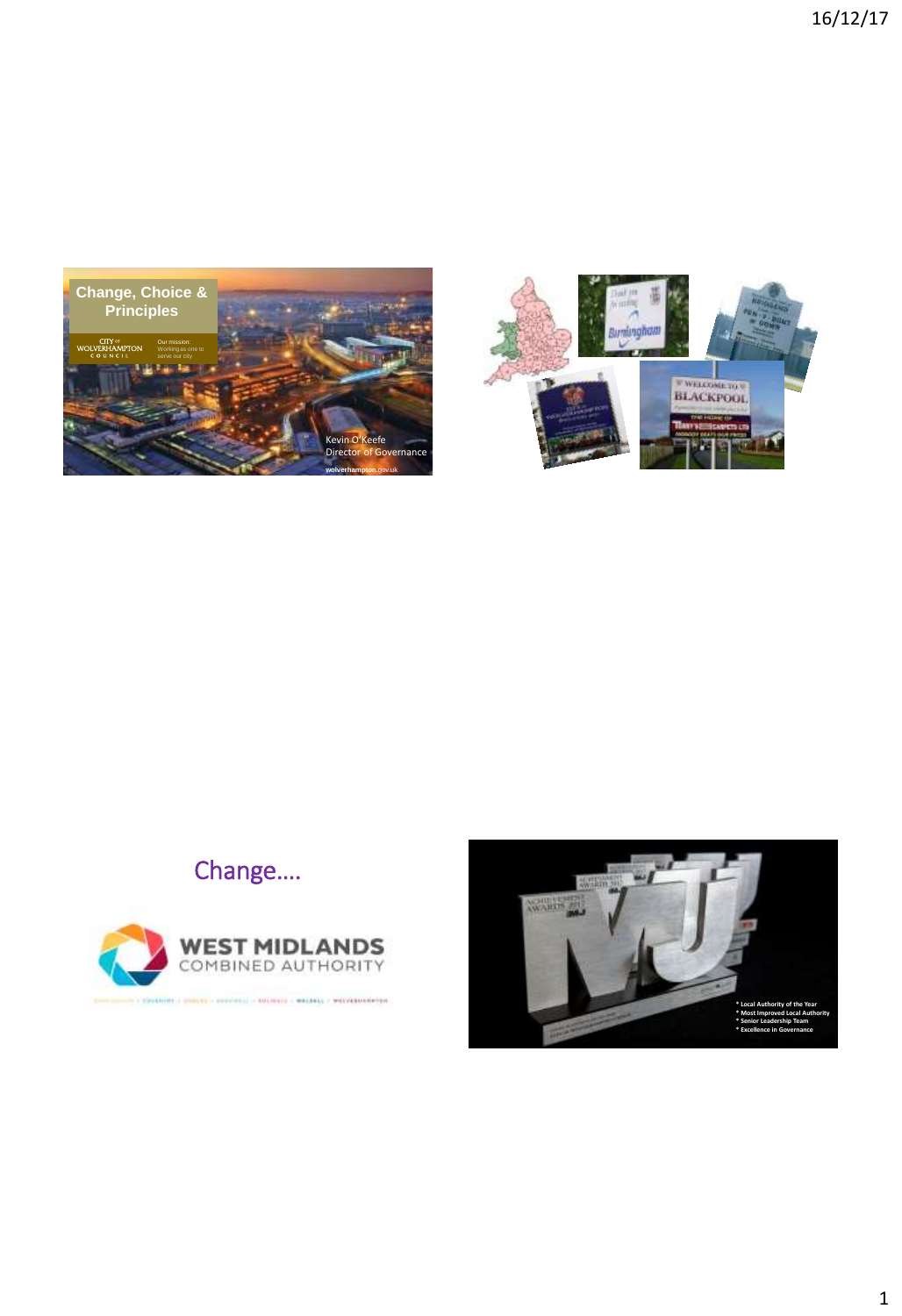





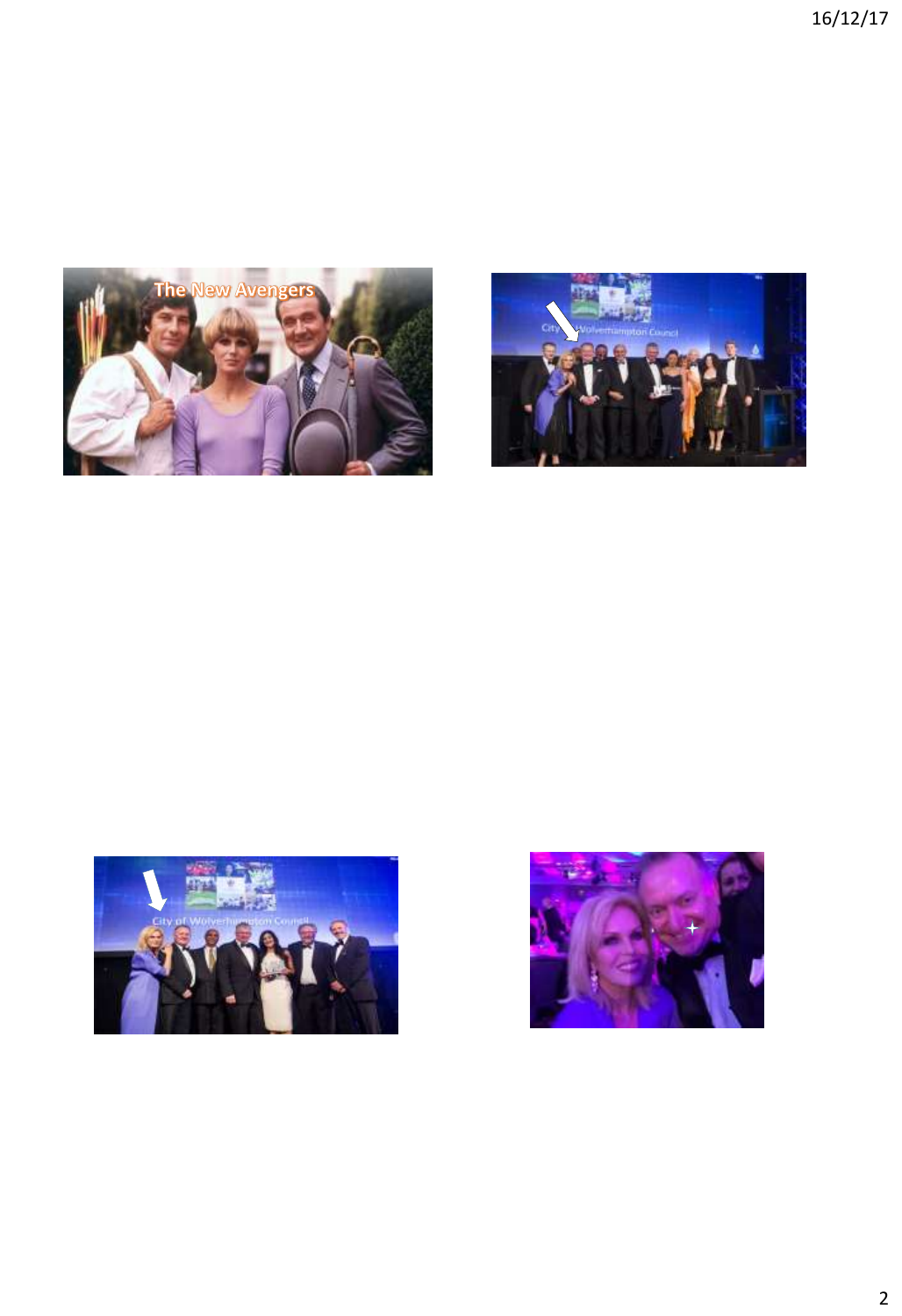

Choice





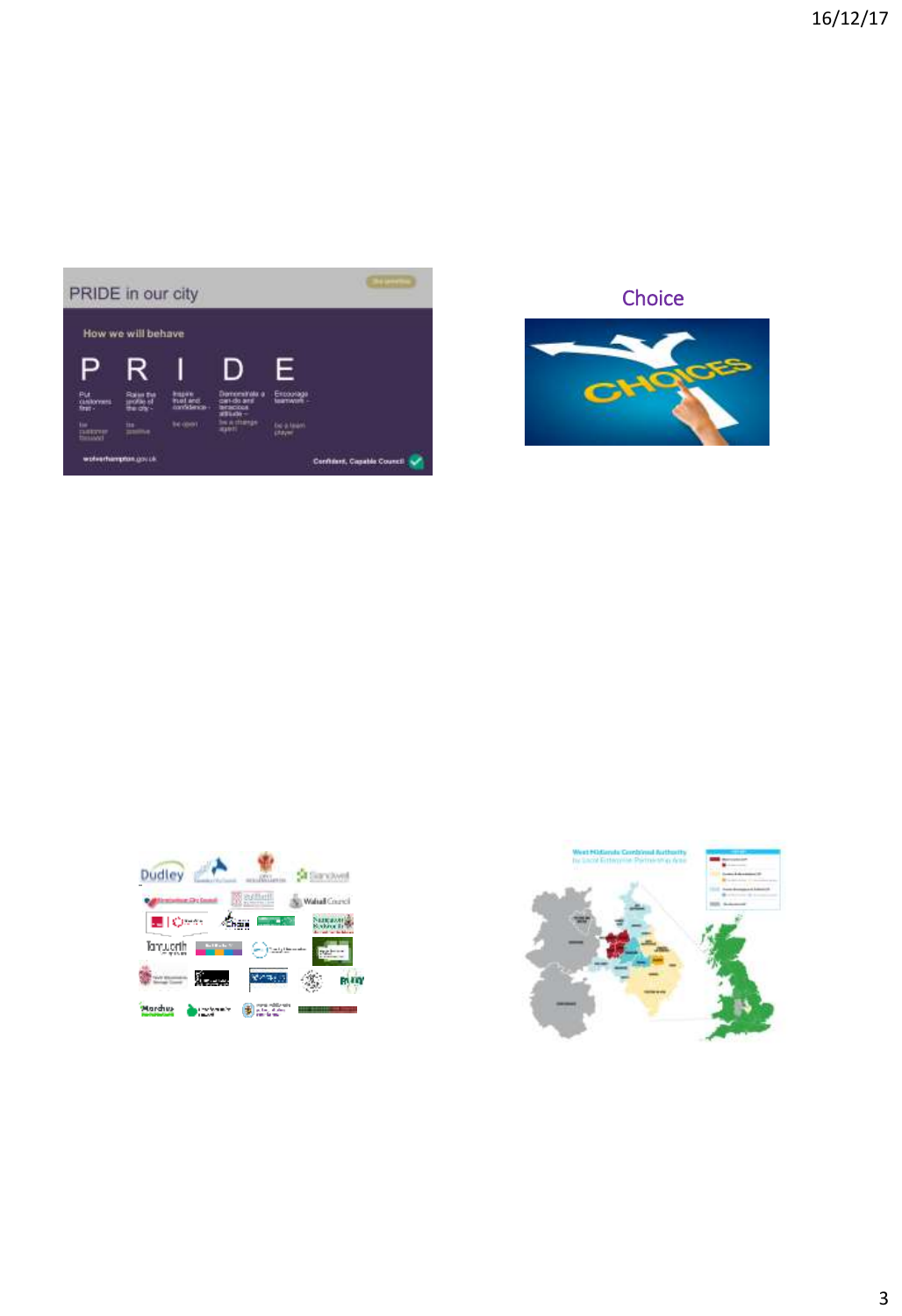

#### **Choice…**

- Negotiating with the representatives of the other Constituent Councils and Government
- Accommodating the needs of the three LEPs and the other Councils which fall within the West Midlands Combined Authority 3 LEP Geography
- Adapting to new legislation affecting governance and scrutiny arrangements of Combined Authorities

**"every area will benefit, but not at the same time and not in the same way"**

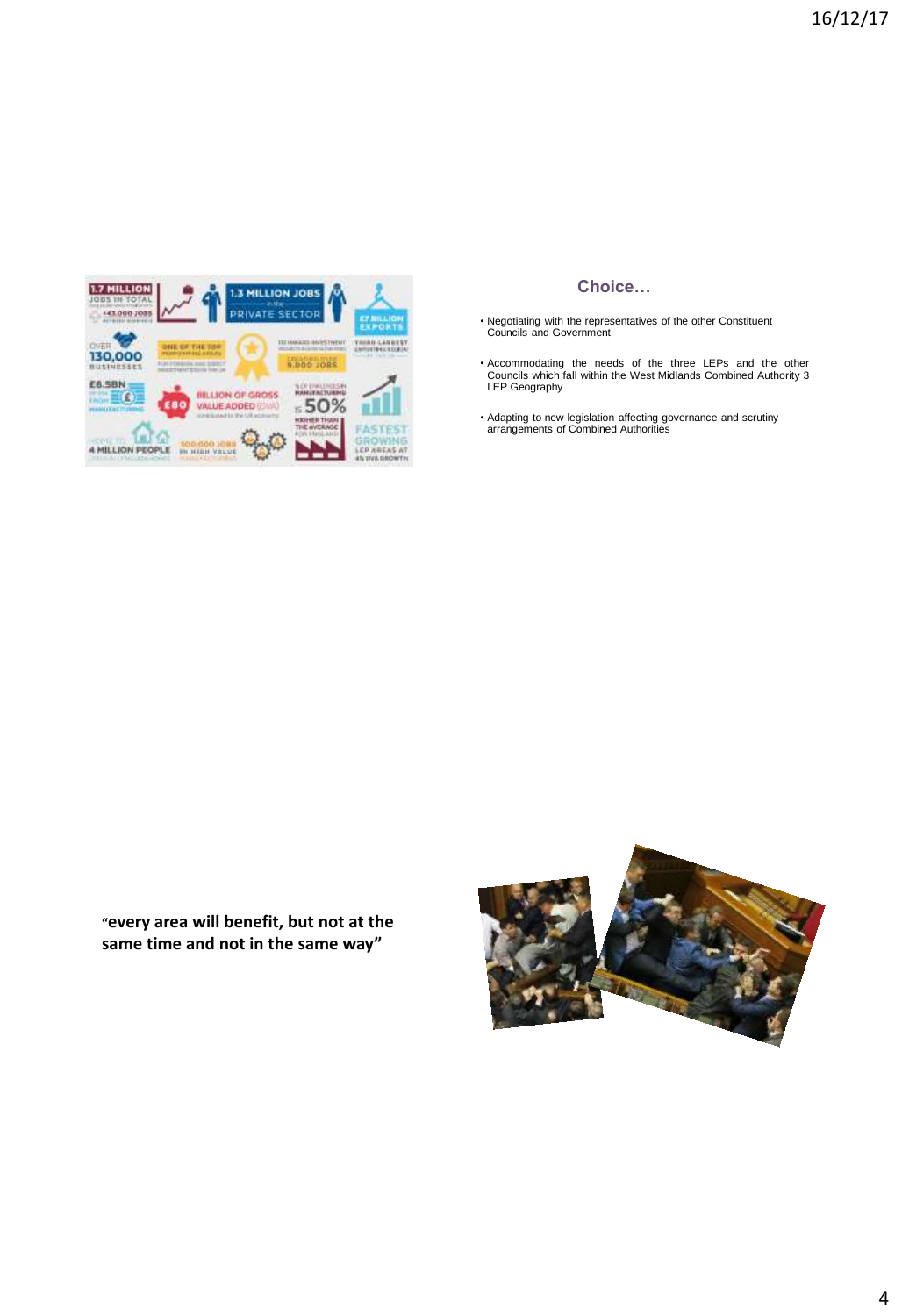### **Principles…**

- •City of Wolverhampton's role
- •Process establishing protocols and good governance
- •Devolution and the West Midlands Combined Authority Mayor

#### **Principles: Openness and Transparency**

- •Sharing of information internally
- •Operation of meetings
- •Public meetings
- •Socialising reports

#### **Principles: Openness and Transparency – Establishing the Combined Authority Consultation**

- Building on previous engagement exercises
- •Adapting to changing legislation
- •Working at pace with partners



**1907 resp** 

#### **Principles: Openness and Transparency Consultation to incorporate the devolution deal, including the West Midlands Mayor**

- Drilling down to the detail from a high-level devolution document
- •Being clear about what we were consulting on in a complex agenda

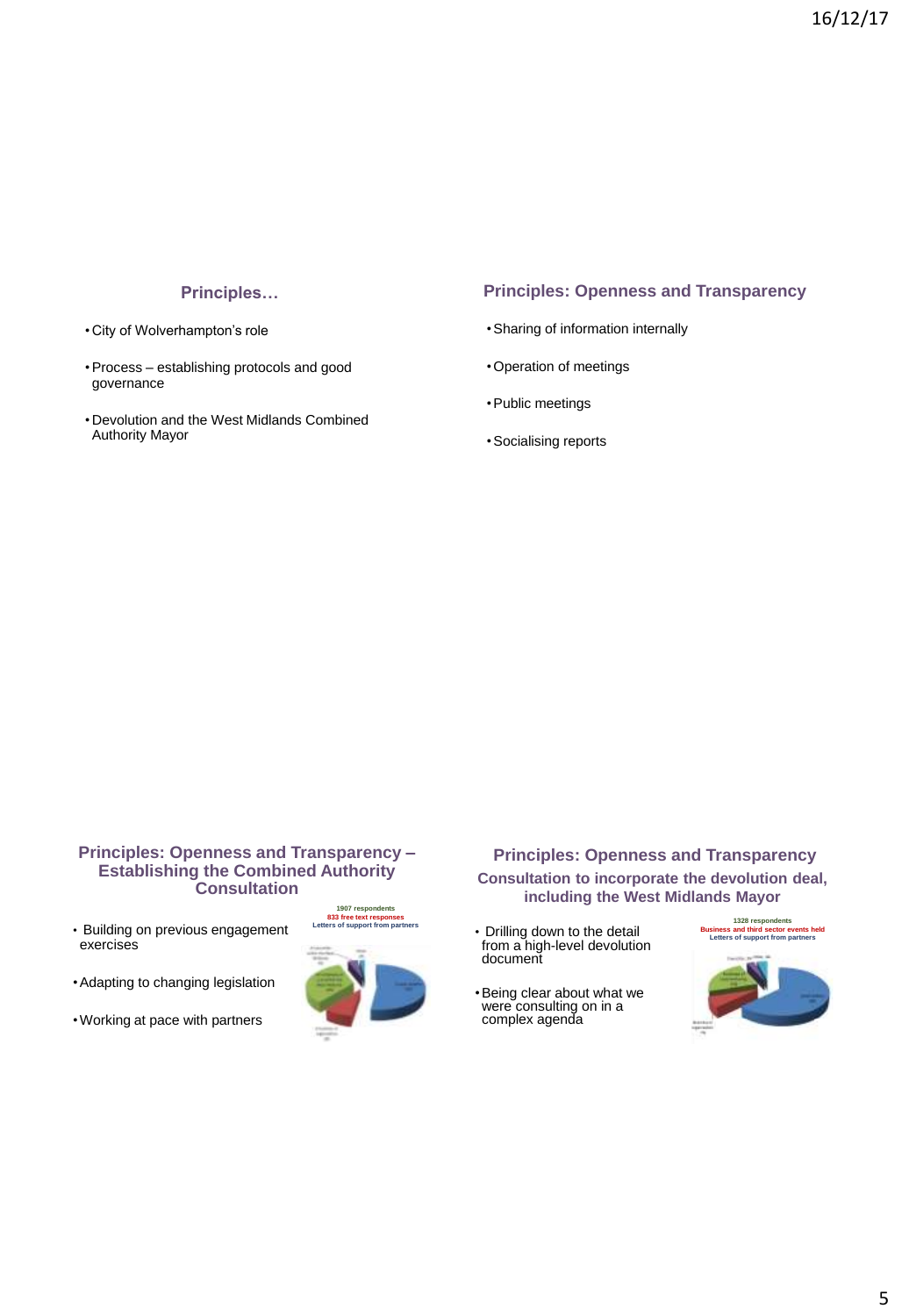#### **Principles: Openness and Transparency – Engagement and increasing participation**

- •West Midlands Combined Authority Mayoral election 4 May 2017
- £600,000 spend in the West Midlands, compared to £1 million government spend across the country
- •Key objective: raise awareness of the Combined Authority, the Mayor and our vision

#### **Principles: Openness and Transparency - Scrutiny**

- Scrutiny Committee established in line with the establishment of the Combined Authority
- Representatives from all Constituent authorities, plus non-Constituent authorities and LEPs
- Chief Executive sponsor and appointed scrutiny officer to support the Committee, coordinating with the Chair
- Proactively responding to legislation, consulting on the approach
- •Working closely with Audit

#### **Choices: Devolution Deal**



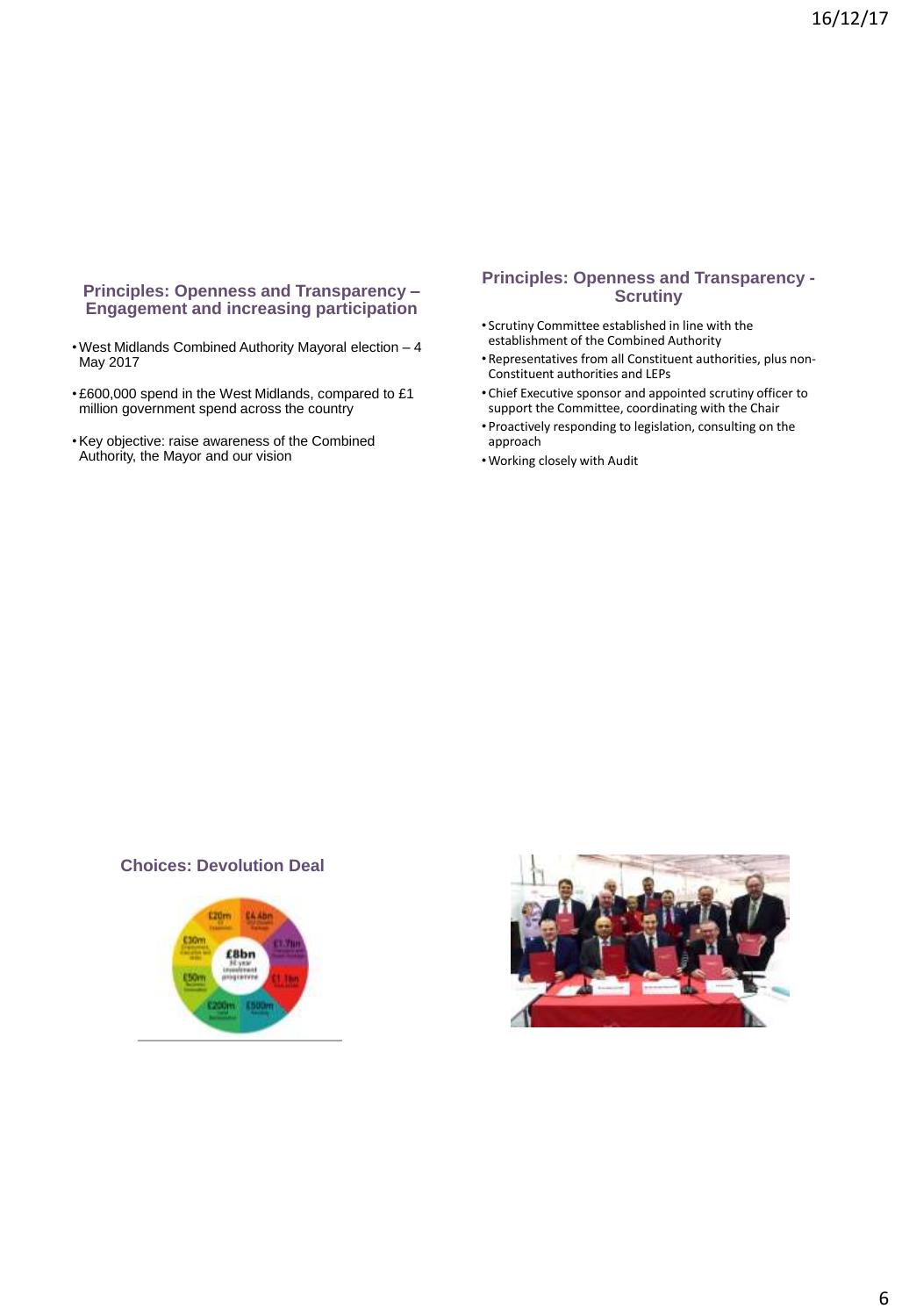#### **Choices: Impact**

Our Strategic Economic Plan sets out our vision for improving the quality of life of everyone who lives and works in the West Midlands



"The guys in Wolverhampton have put in a lot of effort and it's<br>been a massive achievement to bring together the political<br>leadership and chief executives of the various authorities across<br>the West Midlands. We have certa

**André Bromfield, legal head of the West Midlands Combined Authority**

## The Mayor - Andy Street **Summary**



- Leadership from both Political Leader, Chief Executive and Officers
- Negotiated and built strong governance through strong relationships
- •Keep pushing forward, for the benefit of the West **Midlands**
- •Secured £8 billion of investment for the West Midlands £36.5 million Gainshare per annum for 30 years
- Delivering more jobs, more and better housing, improved transport links and higher GVA for the West Midlands